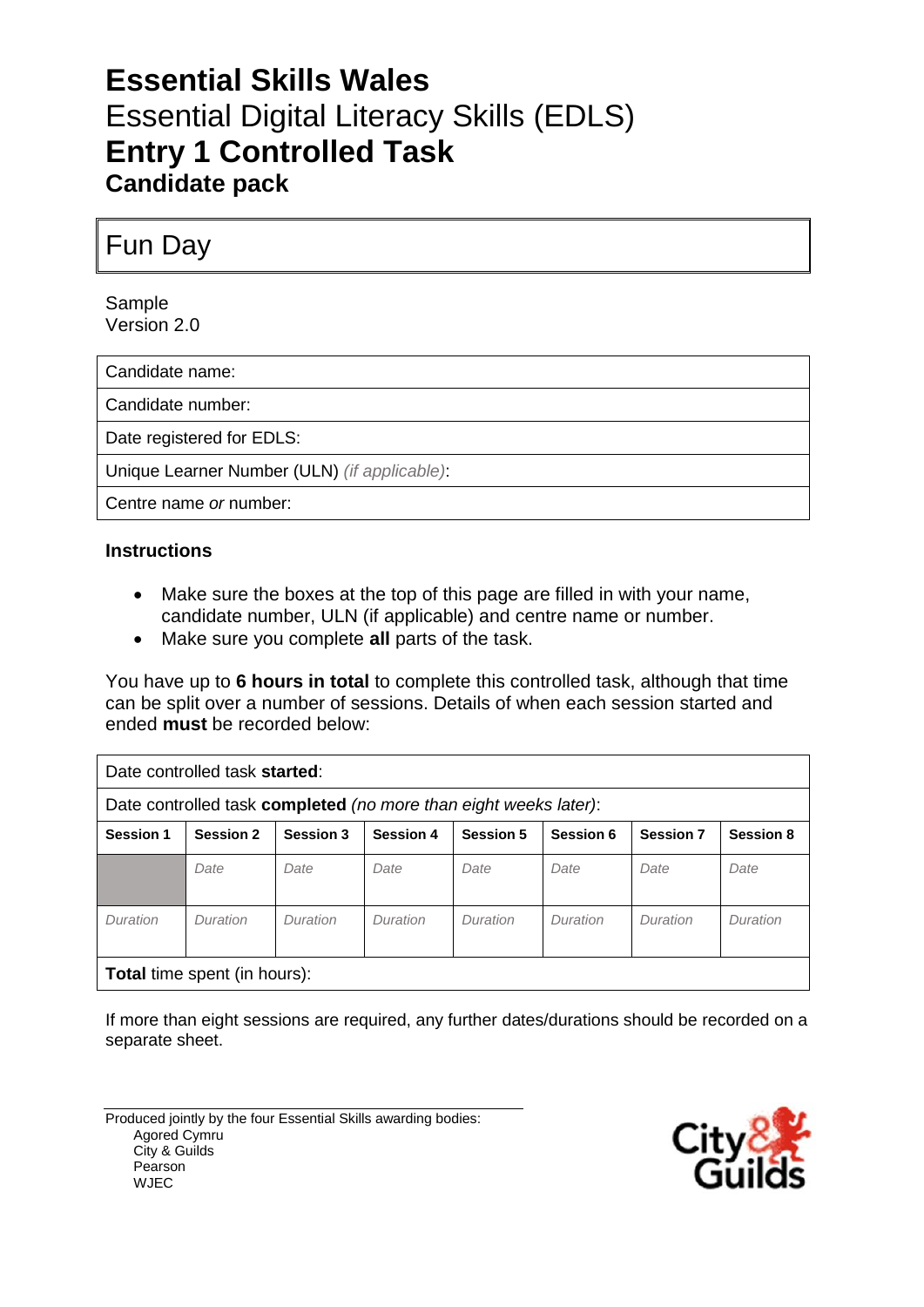**This task pack contains a scenario and a set of instructions. It also contains guidance for the Structured Discussion you will need to have with your assessor after completing this task.**

- Make sure you read through the scenario and instructions carefully before you start.
- You will be supervised throughout your time working on this task, although during that time you can use most of the equipment that would normally be available to you in a real-life situation (this will include accessing the internet).
- All work submitted must be **entirely** your own. You are not allowed to be given any help with the skills that are being assessed through this controlled task.
- Submit all of your work at the end of **each** session. You are not allowed to take any task materials away with you, or have access to these between sessions.
- Make sure you **sign the declaration** at the back of this pack at the end of your final session working on this task.

### **Structured Discussion**

Once you have completed the task you will take part in a Structured Discussion with your assessor. This may be one-to-one or as part of a small group.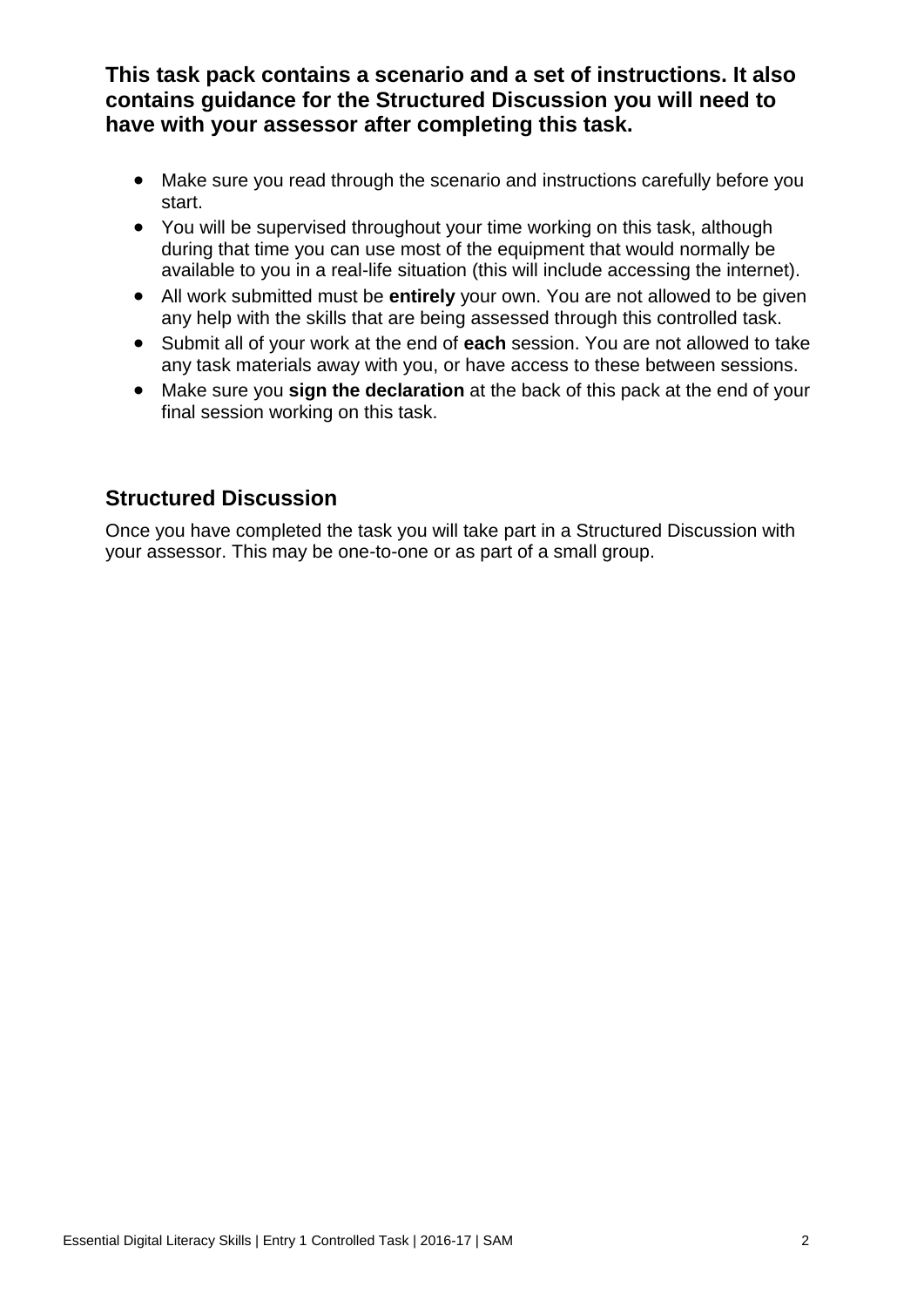### Task instructions: Fun Day

#### **Scenario**

There is to be a Fun Day in the local park. At the Fun Day there will be lots of different activities.

You have been asked to make a list of activities that could take place at the Fun Day.

You will need to work with others to make the list.

#### **Part 1:**

1.1 Turn on a digital device.

1.2 Use a password, passcode or any other method to access the device.

Your assessor will open an application for you. On your screen you will see a list of activities that can take place at the Fun Day. You will add to this list.

1.3 Enter one more activity that could take place at the Fun Day.

You will now be able to see the activities that others have added to the list.

#### **Part 2:**

Tell your assessor you need the file for Part 2.

2.1 Open the file your assessor has given you. You will see some activities that can take place at the Fun Day.

2.2 You need to add to this list:

- one more activity that can take place (this can be the same as in 1.3)
- one of the activities given by another person in Part 1.

2.3 Use at least **two** creative features to make the list look better.

Save the file. You may ask your assessor to help with this.

2.4 Turn off the digital device safely.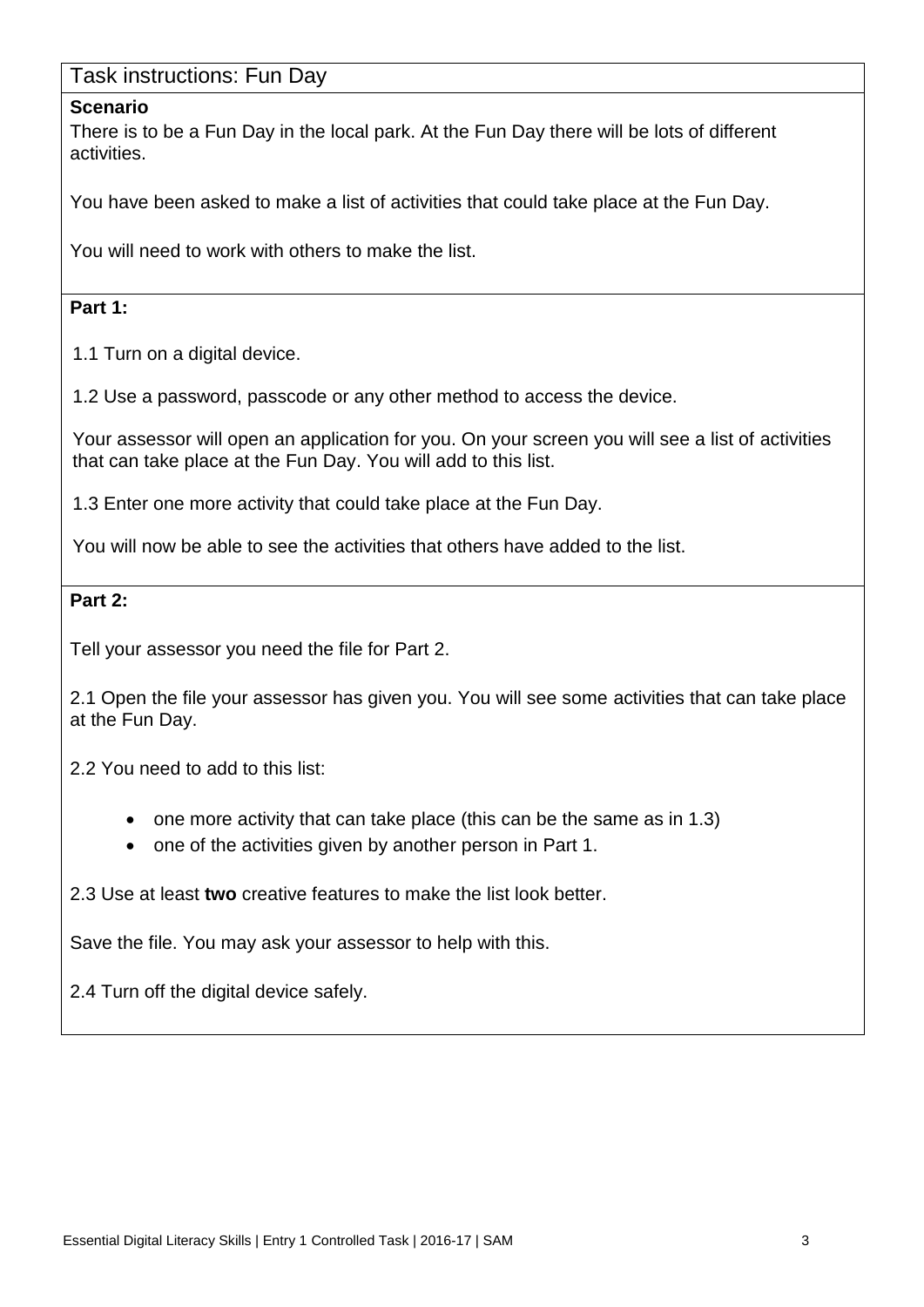*This page has been deliberately left blank*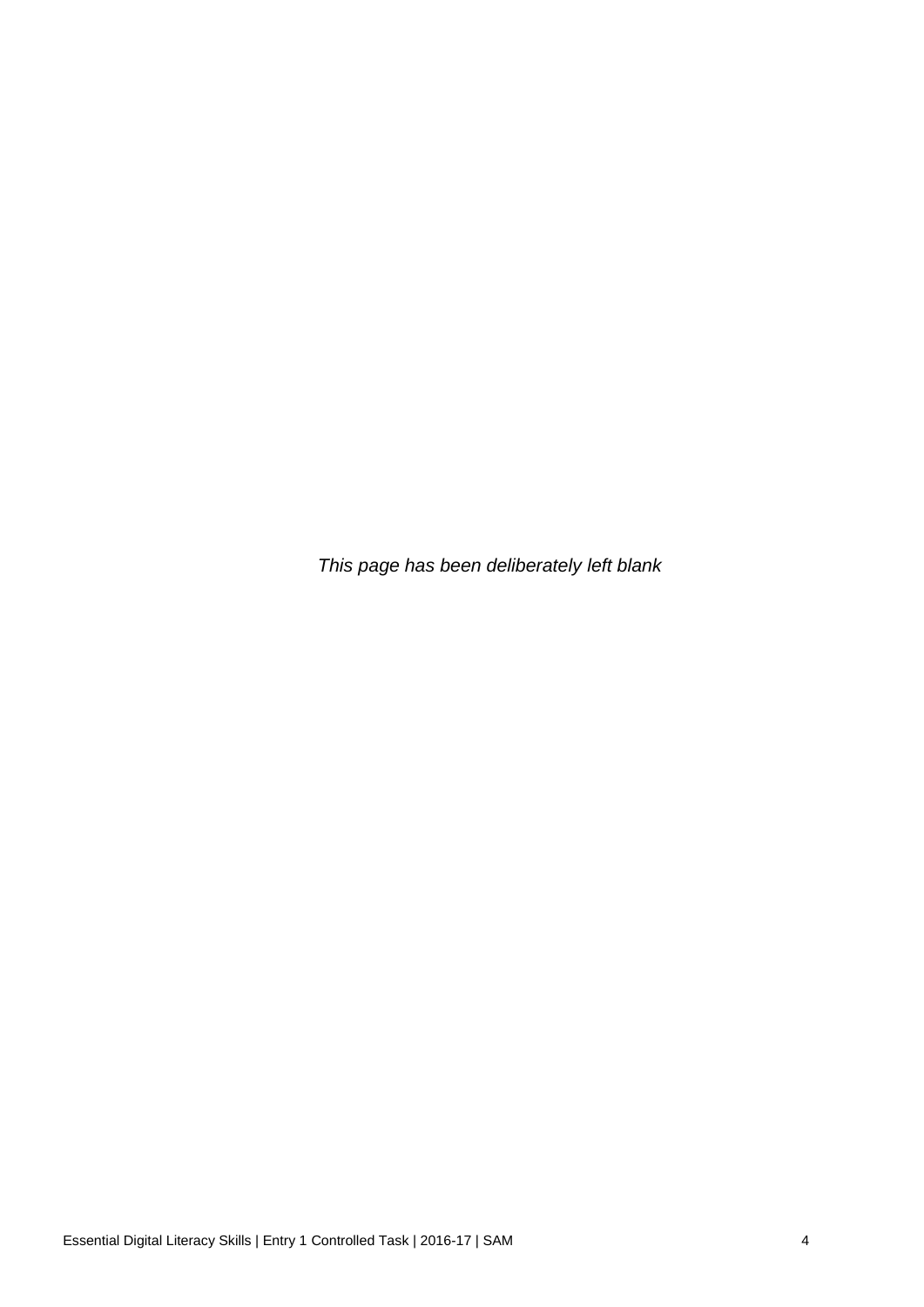The Structured Discussion can take place outside of the allocated time for the Controlled Task and after the 8 week working period.

### **Structured Discussion**

(to be completed after you have successfully finished your Controlled Task)

You must prepare for the discussion and submit any notes made. The notes may be verbal or written.

During the discussion, you will need to:

- **state at least three** ways of keeping safe online
- identify at least **three** digital sources of information
- list at least **three** digital devices and tools that can be used for learning (to include at least one device and one tool).